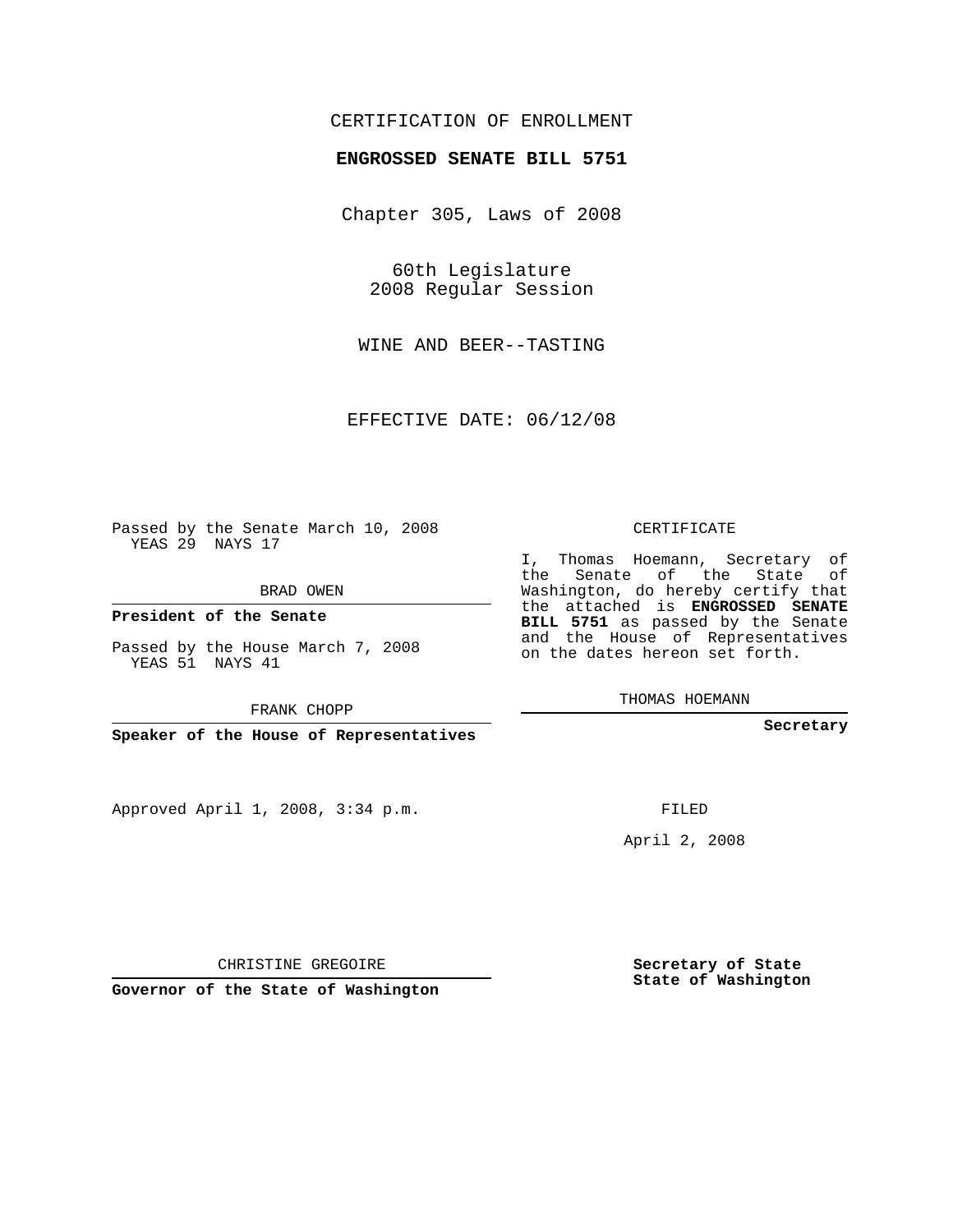# **ENGROSSED SENATE BILL 5751** \_\_\_\_\_\_\_\_\_\_\_\_\_\_\_\_\_\_\_\_\_\_\_\_\_\_\_\_\_\_\_\_\_\_\_\_\_\_\_\_\_\_\_\_\_

\_\_\_\_\_\_\_\_\_\_\_\_\_\_\_\_\_\_\_\_\_\_\_\_\_\_\_\_\_\_\_\_\_\_\_\_\_\_\_\_\_\_\_\_\_

## AS AMENDED BY THE HOUSE

Passed Legislature - 2008 Regular Session

**State of Washington 60th Legislature 2008 Regular Session**

**By** Senators Kohl-Welles, Hewitt and Rockefeller

Read first time 01/31/2007. Referred to Committee on Labor, Commerce, Research & Development.

1 AN ACT Relating to wine and beer tasting; creating a new section; and providing an expiration date.

BE IT ENACTED BY THE LEGISLATURE OF THE STATE OF WASHINGTON:

 NEW SECTION. **Sec. 1.** (1) The liquor control board shall establish a pilot project to allow beer and wine tasting in grocery stores licensed under RCW 66.24.360.

 (a) The pilot project shall consist of thirty locations with at least six tastings to be conducted at each location between October 1, 2008, and September 30, 2009. However, no licensee may hold more than one tasting per month during the project period.

 (b) The pilot project locations shall be determined by the board and must be equally allocated between independently owned grocery stores and national chain grocery stores.

 (c) Licensees chosen to participate in the pilot project must meet the following criteria:

 (i) Their primary activity is the retail sale of grocery products for off-premises consumption; and

 (ii) They operate a fully enclosed retail area encompassing at least nine thousand square feet.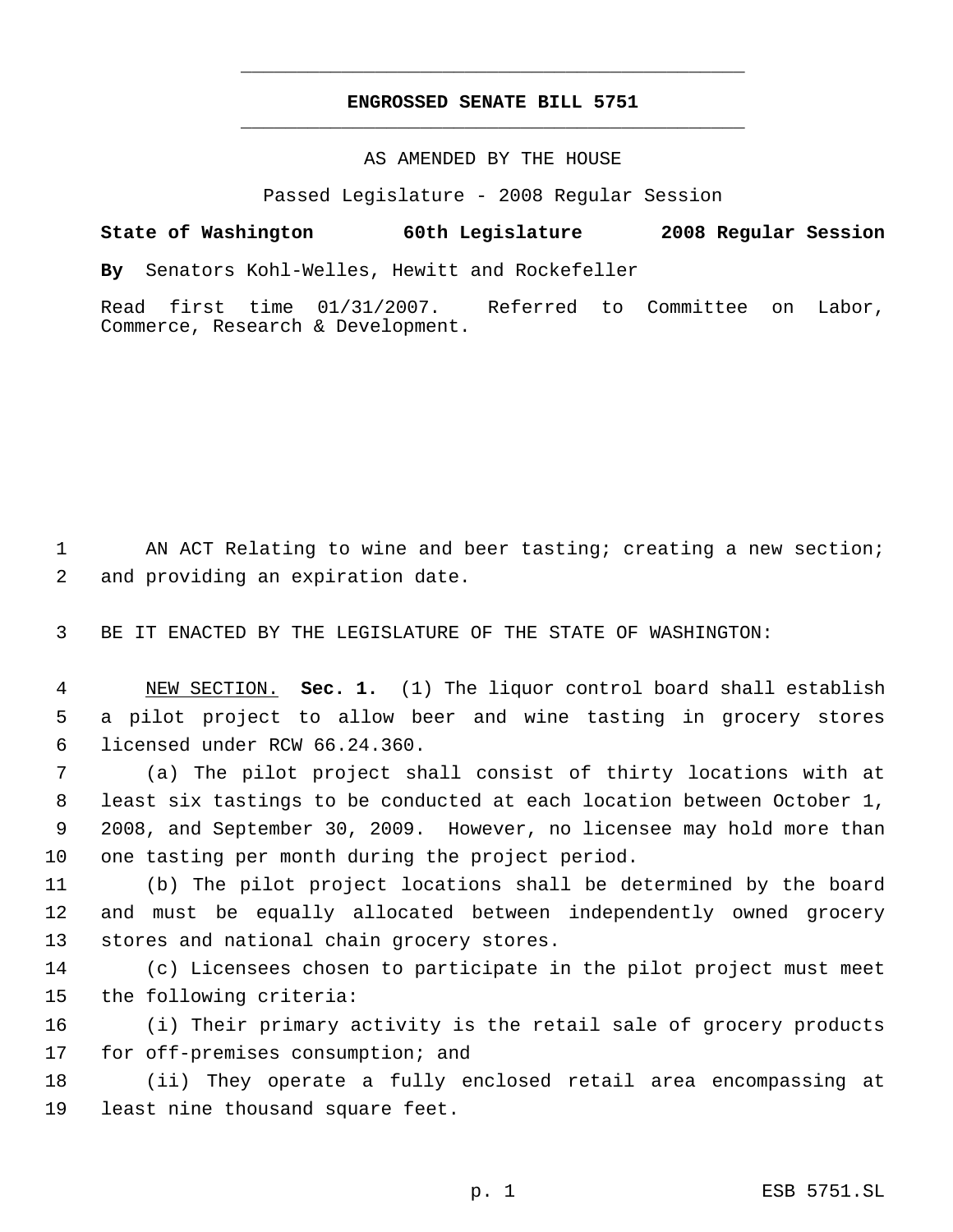(d) Tasting activities of licensees under this section are subject to RCW 66.28.010 and 66.28.040 and the cost of sampling may not be borne, directly or indirectly, by any liquor manufacturer, importer, or distributor.

(e) A "tasting" may be conducted under the following conditions:

 (i) Each sample must be two ounces or less, up to a total of four ounces, per customer;

 (ii) No more than one sample of any single brand and type of beer or wine may be provided to a customer during any one visit to the premises; and

 (iii) The licensee must have food available for the tasting participants.

 (f) The service area and facilities must be located within the licensee's fully enclosed retail area, and must be of a size and design such that the licensee can observe and control persons in the area to ensure that persons under twenty-one years of age and apparently intoxicated persons cannot possess or consume alcohol. Customers must remain in the service area while consuming samples.

 (g) The licensee may only advertise the tasting event within the store.

 (h) The board may prohibit tasting at a pilot project location that is within the boundaries of an alcohol impact area recognized by resolution of the board if the board finds that the tasting activities at the location are having an adverse effect on the reduction of chronic public inebriation in the area.

 (i) All other criteria needed to establish and monitor the pilot project shall be determined by the board.

 (j) The board shall report on the pilot project to the appropriate committees of the legislature by December 1, 2009.

 (2) The liquor control board shall adopt rules to implement this section. The rules must include a requirement that employees of licensees under RCW 66.24.360 and 66.24.371 who are involved in tasting activities complete a board-approved limited alcohol server training program that addresses only those subjects reasonably related to the licensees' tasting activities.